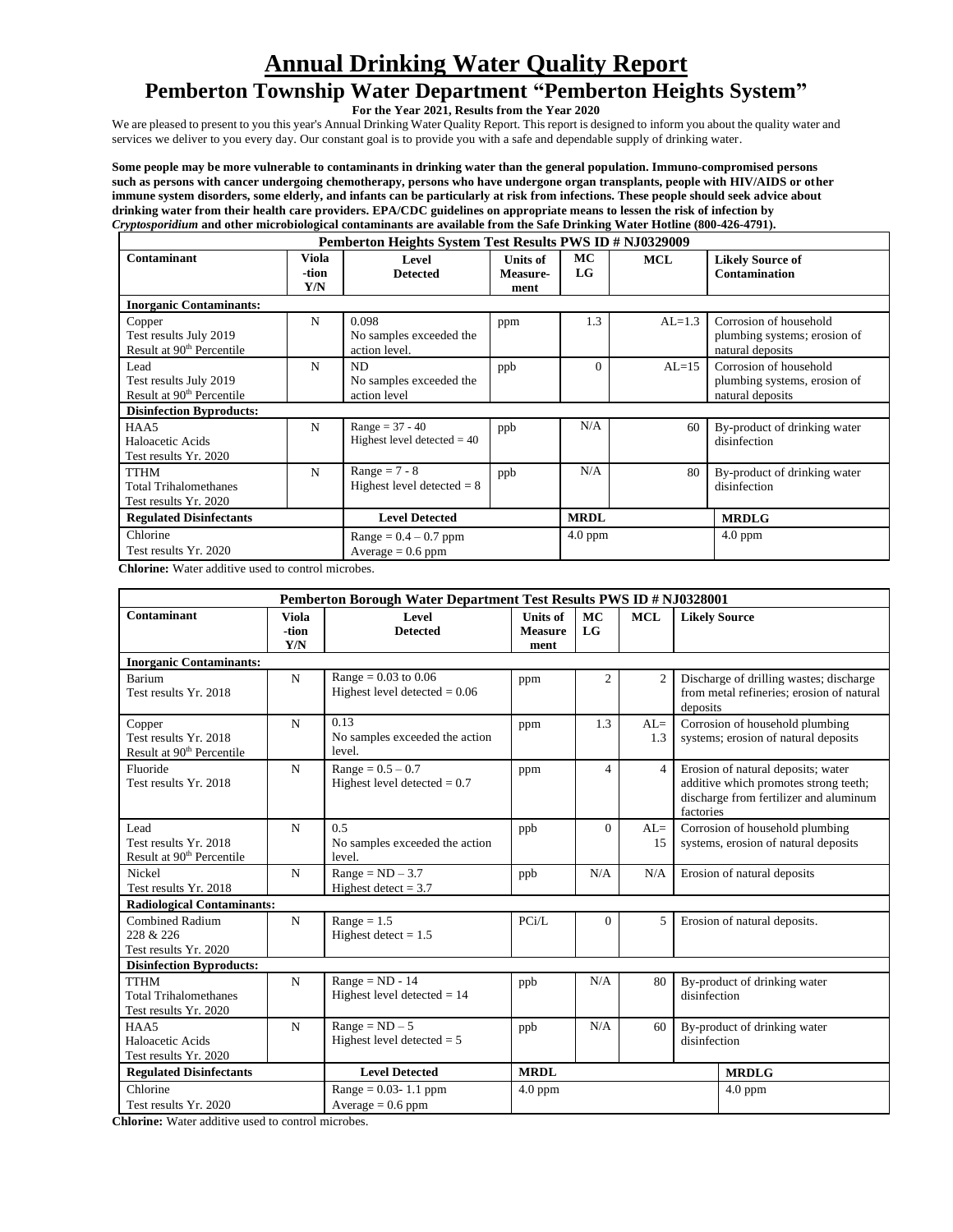| <b>Secondary Contaminant</b> | <b>Level Detected</b>          | <b>Units of Measurement</b> | RUL |
|------------------------------|--------------------------------|-----------------------------|-----|
| Iron                         | $Range = 180 - 360$            | ppb                         | 300 |
| Test results Yr. 2020        | Highest level detected $=$ 360 |                             |     |

The Pemberton Borough Water Department exceeded the Secondary Recommended Upper Limit (RUL) for iron which is based on unpleasant taste of the water and staining of laundry. Iron is an essential nutrient, but some people who drink water with iron levels well above the RUL could develop deposits of iron in a number of organs in the body Iron is a naturally occurring element in soil, groundwater, and some surface waters. Iron bacteria are considered harmless to health, how- ever, they may give water an off taste or color, cause splotchy yellow stains on laundry, and clog water systems.

Our water Source is the Pemberton Borough Water Department. They have three wells which draw groundwater from the Mount Laurel Aquifer, approximately 200 feet deep. The New Jersey Department of Environmental Protection (NJDEP) has completed and issued the Source Water Assessment Report and Summary for the Pemberton Borough Water Department is included and is also available at WWW.state.nj.us/dep/swap or by contacting NJDEP's Bureau of Safe Drinking Water at (609) 292-5550.

**If you have any questions about this report or concerning your drinking water, please contact Andrew Vanderham at 609-894-3373. We want our valued customers to be informed about their drinking water. If you want to learn more, please attend any of our regularly scheduled Township Council meetings at the Municipal Building, 500 Pemberton-Browns Mills Road, Pemberton, NJ, 08068. Meetings are held on the first and third Wednesdays of each month at 6:00 p.m. You may also visit the Township website at [www.pemberton](http://www.pemberton-twp.com/)[twp.com.](http://www.pemberton-twp.com/)**

The Pemberton Township Water Department – Pemberton Heights System and the Pemberton Borough Water Department routinely monitor for contaminants in your drinking water according to Federal and State laws. The tables show the results of that monitoring for the period of January 1<sup>st</sup> to December 31<sup>st</sup>, 2020. The state allows us to monitor for some contaminants less than once per year because the concentrations of these contaminants do not change frequently. Some of the data, though representative, are more than one year old. The Safe Drinking Water Act regulations allow monitoring waivers to reduce or eliminate the monitoring requirements for asbestos and synthetic organic chemicals. All the Systems have received monitoring waivers for these types of contaminants.

The sources of drinking water (both tap water and bottled water) include rivers, lakes, streams, ponds reservoirs, springs, and wells. As water travels over the surface of the land or through the ground, it dissolves naturally occurring minerals and, in some cases, radioactive material, and can pick up substances resulting from the presence of animals or from human activity.

Contaminants that may be present in source water include:

- Microbial contaminants, such as viruses and bacteria, which may come from sewage treatment plants, septic systems, agricultural livestock operations, and wildlife.
- Inorganic contaminants, such as salts and metals, which can be naturally occurring or result from urban storm water runoff, industrial or domestic wastewater discharges, oil and gas projection, mining, or farming.
- Pesticides and herbicides, which may come from a variety of sources such as agriculture, urban storm water runoff, and residential uses.
- Organic chemical contaminants, including synthetic and volatile organic chemicals, which are byproducts of industrial processes and petroleum production, and can, also come from gas stations, urban storm water runoff, and septic systems.
- Radioactive contaminants which can be naturally occurring or be the result of oil and gas production and mining activities.

In order to ensure that tap water is safe to drink, EPA prescribes regulations which limit the amount of certain contaminants in water provided by public water systems. Food and Drug Administration regulations establish limits for contaminants in bottled water, which must provide the same protection for public health.

Drinking water, including bottled water, may reasonably be expected to contain at least small amounts of some contaminants. The presence of contaminants does not necessarily indicate that the water poses a health risk. More information about contaminants and potential health effects can be obtained by calling the Environmental Protection Agency's Safe Drinking Water Hotline at 1-800-426-4791.

### **DEFINITIONS**

In the "Test Results" tables you may find some terms and abbreviations you might not be familiar with. To help you better understand these terms we've provided the following definitions:

Non-Detects (ND) - laboratory analysis indicates that the constituent is not present.

Parts per million (ppm) or Milligrams per liter (mg/l) - one part per million corresponds to one minute in two years or a single penny in \$10,000. Parts per billion (ppb) or Micrograms per liter - one part per billion corresponds to one minute in 2,000 years, or a single penny in \$10,000,000. Picocuries per liter (pCi/L) - picocuries per liter is a measure of the radioactivity in water.

Action Level - the concentration of a contaminant which, if exceeded, triggers treatment or other requirements which a water system must follow. Maximum Contaminant Level - The "Maximum Allowed" (MCL) is the highest level of a contaminant that is allowed in drinking water. MCLs are set as close to the MCLGs as feasible using the best available treatment technology.

Maximum Contaminant Level Goal -The "Goal"(MCLG) is the level of a contaminant in drinking water below which there is no known or expected risk to health. MCLGs allow for a margin of safety.

Secondary Contaminant- Substances that do not have an impact on health. Secondary Contaminants affect aesthetic qualities such as odor, taste or appearance. Secondary standards are recommendations, not mandates.

Recommended Upper Limit (RUL) – Recommended maximum concentration of secondary contaminants. These reflect aesthetic qualities such as odor, taste or appearance. RUL's are recommendations, not mandates.

Maximum Residual Disinfectant Level (MRDL**) -** The highest level of a disinfectant allowed in drinking water. There is convincing evidence that addition of a disinfectant is necessary for control of microbial contaminants.

Maximum Residual Disinfectant Level Goal (MRDLG): - The level of a drinking water disinfectant, below which there is no known or expected risk to health. MRDLGs do not reflect the benefits of the use of disinfectants to control microbial contamination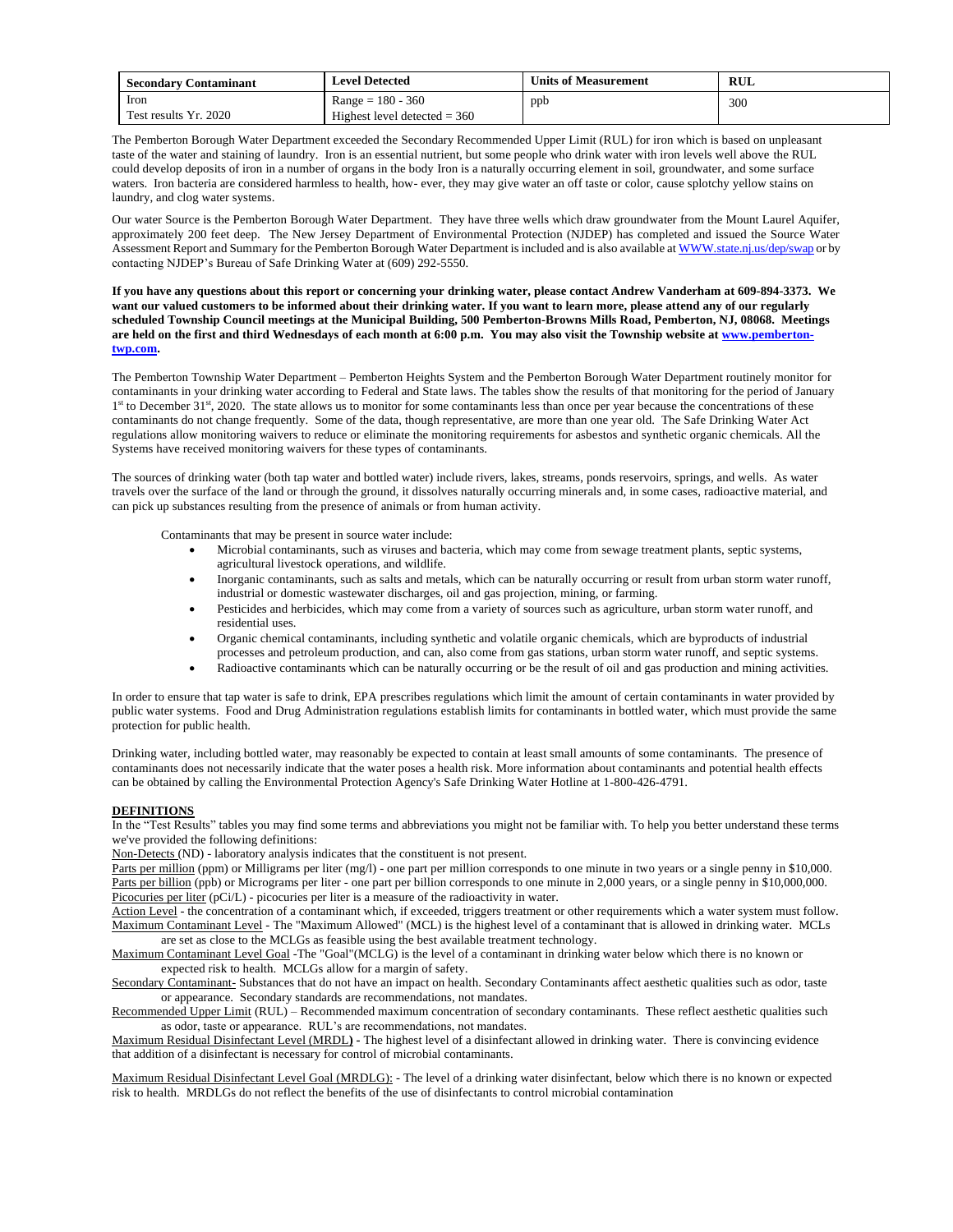#### **Lead**

If present, elevated levels of lead can cause serious health problems, especially for pregnant women and young children. Lead in drinking water is primarily from materials and components associated with service lines and home plumbing. The Pemberton Township Water Department - Pemberton Heights System and the Pemberton Borough Water Department is responsible for providing high quality drinking water but cannot control the variety of materials used in plumbing components. When your water has been sitting for several hours, you can minimize the potential for lead exposure by flushing your tap for 30 second to 2 minutes before using water for drinking and cooking. If you are concerned about lead in your water, you may wish to have your water tested. Information on lead in drinking water, testing methods, and steps you can take to minimize exposure is available from the Safe Drinking Water hotline or at http:www.epa.gov/safewater/lead.

#### **Special considerations regarding children, pregnant women, nursing mothers, and others:**

Children may receive a slightly higher amount of a contaminant present in the water than do adults, on a body weight basis, because they may drink a greater amount of water per pound of body weight than do adults. For this reason, reproductive or developmental effects are used for calculating a drinking water standard if these effects occur at lower levels than other health effects of concern. If there is insufficient toxicity information for a chemical (for example, lack of data on reproductive or developmental effects), an extra uncertainty factor may be incorporated into the calculation of the drinking water standard, thus making the standard more stringent, to account for additional uncertainties regarding these effects. In the cases of lead and nitrate, effects on infants and children are the health endpoints upon which the standards are based.

**Unregulated Contaminant Monitoring:** The Pemberton Borough Water Department monitored for the following unregulated contaminants in 2019 & 2020. The purpose of unregulated contaminant monitoring is to assist the EPA and NJDEP in determining the occurrence of unregulated contaminants in drinking water and whether regulation is warranted. Per – and polyfluoroalkyl substances (PFAS) are widely found in the environment. EPA has identified a health advisory level for two PFAS analytes, PFOA and PFOS 0.070 ppb either singly or combined. NJDEP has adopted new drinking water standards (Maximum Contaminant Levels (MCLs)) for PFOA and PFOS of 14 ng/L (0.014 ppb) and 13 ng/L (0.013 ppb), respectively, as of 1/2021. We had non-detectable (ND) monitoring results for PFOA and PFOS.

| <b>Contaminant</b>        | <b>Level Detected</b> | <b>Units of Measurement</b> | <b>Likely source</b>       |
|---------------------------|-----------------------|-----------------------------|----------------------------|
| (PFOS)                    | ND                    | ppb                         | Used in the manufacture of |
| Perfluorooctane Sulfonate |                       |                             | fluoropolymers.            |
| (PFOA)                    | ND                    | ppb                         | Used in the manufacture of |
| Perfluorooctanoic Acid    |                       |                             | fluoropolymers.            |

#### **What are PFOA and PFOS?**

Perfluorooctanoic acid (PFOA) and perfluorooctane sulfonate (PFOS) are per- and polyfluoroalkyl substances (PFAS), previously referred to as perfluorinated compounds, or PFCs, that are man-made and used in industrial and commercial applications. PFOA was used as a processing aid in the manufacture of fluoropolymers used in non-stick cookware and other products, as well as other commercial and industrial uses based on its resistance to harsh chemicals and high temperatures. PFOS is used in metal plating and finishing as well as in various commercial products. PFOS was previously used as a major ingredient in aqueous film forming foams for firefighting and training, and PFOA and PFOS are found in consumer products such as stain resistant coatings for upholstery and carpets, water resistant outdoor clothing, and grease proof food packaging. Although the use of PFOA and PFOS has decreased substantially, contamination is expected to continue indefinitely because these substances are extremely persistent in the environment and are soluble and mobile in water. More information can be found at: [https://www.state.nj.us/dep/wms/bears/docs/2019-4-15-FAQs\\_PFOS-PFOA-websites-OLA%204-24-19SDM-\(003\).pdf](https://www.state.nj.us/dep/wms/bears/docs/2019-4-15-FAQs_PFOS-PFOA-websites-OLA%204-24-19SDM-(003).pdf)

## **Pemberton Borough Water Department-PWSID # NJ0328001**

Pemberton Borough Water Department is a public community water system consisting of 3 active wells

This system's source water comes from the following aquifer: Mount Laurel-Wenonah Aquifer System.

## **Susceptibility Ratings for Pemberton Borough Water Department Sources**

The table below illustrates the susceptibility ratings for the seven contaminant categories (and radon) for each source in the system. The table provides the number of wells and intakes that rated high (H), medium (M), or low (L) for each contaminant category. For susceptibility ratings of purchased water, refer to the specific water system's source water assessment report.

The seven contaminant categories are defined at the bottom of this page. DEP considered all surface water highly susceptible to pathogens, therefore all intakes received a high rating for the pathogen category. For the purpose of Source Water Assessment Program, radionuclides are more of a concern for ground water than surface water. As a result, surface water intakes' susceptibility to radionuclides was not determined and they all received a low rating.

**If a system is rated highly susceptible for a contaminant category, it does not mean a customer is or will be consuming contaminated drinking water.** The rating reflects the potential for contamination of source water, not the existence of contamination. Public water systems are required to monitor for regulated contaminants and to install treatment if any contaminants are detected at frequencies and concentrations above allowable levels. As a result of the assessments, DEP may customize (change existing) monitoring schedules based on the susceptibility ratings.

|            |   | <b>Nutrients</b><br><b>Pathogens</b> |   |   | <b>Volatile</b><br>Organic<br><b>Pesticides</b><br>Compounds |   |   |   |          | <b>Inorganics</b> |   |         | <b>Radionuclides</b> |   |                     | Radon |   |   | <b>Disinfection</b><br><b>Byproduct</b><br><b>Precursors</b> |   |  |   |   |   |
|------------|---|--------------------------------------|---|---|--------------------------------------------------------------|---|---|---|----------|-------------------|---|---------|----------------------|---|---------------------|-------|---|---|--------------------------------------------------------------|---|--|---|---|---|
| Sources    | H | М                                    |   | H | M                                                            |   | H | M |          | H                 | M |         | H                    | M |                     | H     | M | L | H                                                            | M |  | H | M | L |
| Wells $-3$ |   |                                      | 3 |   |                                                              | 3 |   |   | л<br>- 1 |                   |   | Δ<br>п. |                      |   | <b>C</b><br>$\cdot$ |       |   | 3 |                                                              | 3 |  |   |   |   |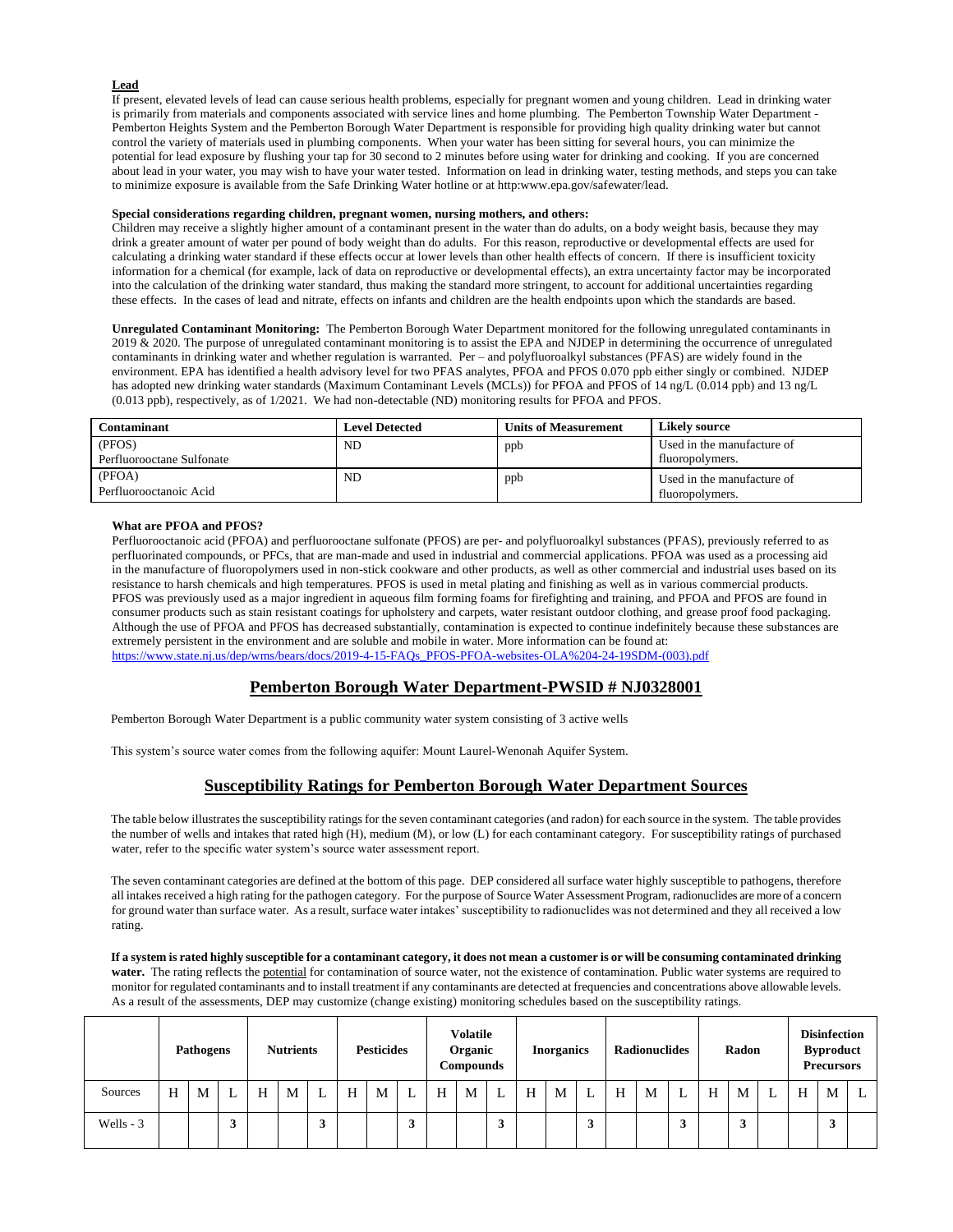**Pathogens:** Disease-causing organisms such as bacteria and viruses. Common sources are animal and human fecal wastes.

**Nutrients:** Compounds, minerals and elements that aid growth, that are both naturally occurring and man-made. Examples include nitrogen and phosphorus.

**Volatile Organic Compounds:** Man-made chemicals used as solvents, degreasers, and gasoline components. Examples include benzene, methyl tertiary butyl ether (MTBE), and vinyl chloride.

**Pesticides**: Man-made chemicals used to control pests, weeds and fungus. Common sources include land application and manufacturing centers of pesticides. Examples include herbicides such as atrazine, and insecticides such as chlordane.

**Inorganics:** Mineral-based compounds that are both naturally occurring and man-made. Examples include arsenic, asbestos, copper, lead, and nitrate.

**Radionuclides:** Radioactive substances that are both naturally occurring and man-made. Examples include radium and uranium. **Radon:** Colorless, odorless, cancer-causing gas that occurs naturally in the environment. For more information go to http://www.nj.gov/dep/rpp/radon/index.htm or call (800) 648-0394.

**Disinfection Byproduct Precursors**: A common source is naturally occurring organic matter in surface water. Disinfection byproducts are formed when the disinfectants (usually chlorine) used to kill pathogens reacts with dissolved organic material (for example leaves) present in surface water.

# *IMPORTANT INFORMATION ABOUT OUR DRINKING WATER*

Pemberton Borough Water Department Failed to Monitor

for Combined Radium (226 & 228) and Gross Alpha Excl. Radon During the 2014 – 2019 Monitoring period The Pemberton Borough Water Department violated a drinking water standard during the past monitoring period. Even though this was not an emergency, as our customers, you have a right to know what happened and what we did to correct these situations.

They are required to monitor your drinking water for specific contaminants on a regular basis. Results of regular monitoring are an indicator of whether, or not our drinking water meets health standards. They were required to monitor for Combined Radium (226  $&$  228) and Gross Alpha Excl. Radon during the 2014 – 2019 monitoring period. They only monitor for these contaminants every six years. They inadvertently missed monitoring. They did monitor in 2020. The test results for Combined Radium (226 & 228) are reflected in the "Table of Detections" and they had non-detectable results for Gross Alpha. They are in compliance.

**Gross Alpha:** Certain minerals are radioactive and may emit a form of radiation known as alpha radiation. Some people who drink water containing alpha emitters in excess of the MCL over many years may have an increased risk of getting cancer.

**Combined Radium (226/228**): Some people who drink water containing radium 226 or 228 in excess of the MCL over many years may have an increased risk of getting cancer.

What should I do?

There is nothing you need to do at this time.

*Please share this information with all the other people who drink this water, especially those who may not have received this notice directly (for example, people in apartments, nursing homes, schools, and businesses). You can do this by posting this notice in a public place or distributing copies by hand or mail.*

# *IMPORTANT INFORMATION ABOUT OUR DRINKING WATER*

Our water system violated a drinking water standard in 2019. Even though this was not an emergency, as our customers, you have a right to know what happened and what we did to correct these situations.

We are required to monitor your drinking water for specific contaminants on a regular basis. Results of regular monitoring are an indicator of whether, or not our drinking water meets health standards. We are required to take (1) Total Coliform Bacteria (TC) sample per month in the drinking water distribution system, but we normally take five (5). In December 2019 we inadvertently missed sampling. At that time, we also did not sample for Chlorine Residual (CR). In all subsequent months, the correct number of samples were taken for TC Bacteria and Chlorine Residual.

**Coliforms** are bacteria that are naturally present in the environment and are used as an indicator that other, potentially-harmful, bacteria may be present.

**Chlorine residual** in drinking water indicates a sufficient amount of chlorine was added initially to inactivate harmful bacteria and/or viruses. It is a measurement of the potability of drinking water.

## **Special Notice:**

All water systems must provide a notice of the individual tap results from Lead Tap Monitoring to the persons served by the water system at the specific sampling site from which the sample was taken. This notice must be provided no later than 30 days after learning of the tap monitoring results. We sampled in August 2019, but we were late with these notices. The notices were sent out in January 2020.